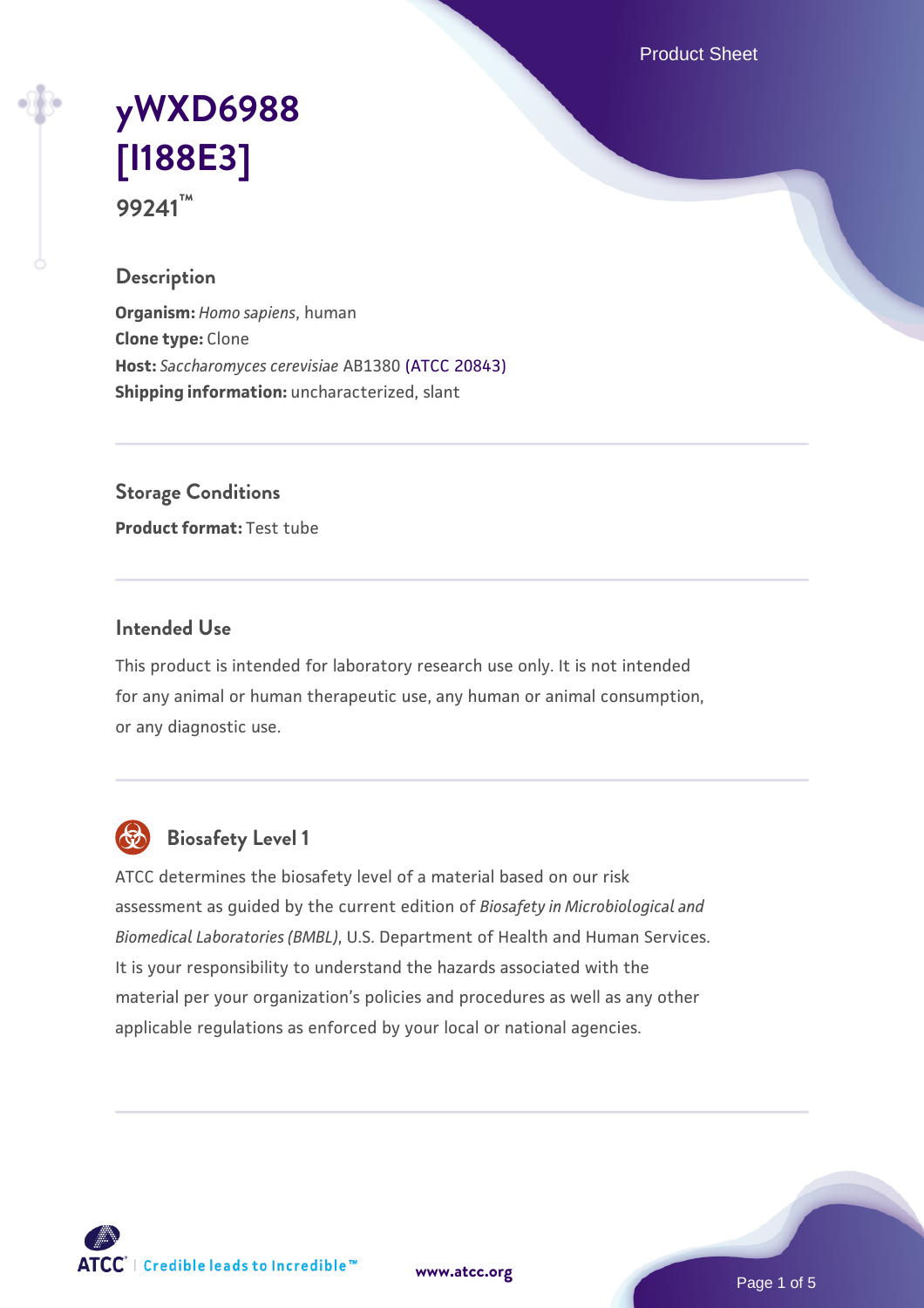# **Certificate of Analysis**

For batch-specific test results, refer to the applicable certificate of analysis that can be found at www.atcc.org.

### **Insert Information**

**Type of DNA:** genomic **Genome:** Homo sapiens **Chromosome:** X **Gene name:** DNA Segment **Gene product:** DNA Segment **Contains complete coding sequence:** Unknown

### **Vector Information**

**Type of vector:** YAC **Markers:** SUP4; URA3; TRP1

## **Growth Conditions**

**Medium:**  [ATCC Medium 1245: YEPD](https://www.atcc.org/-/media/product-assets/documents/microbial-media-formulations/1/2/4/5/atcc-medium-1245.pdf?rev=705ca55d1b6f490a808a965d5c072196) **Temperature:** 30°C

## **Notes**

More information may be available from ATCC (http://www.atcc.org or 703- 365-2620).

# **Material Citation**

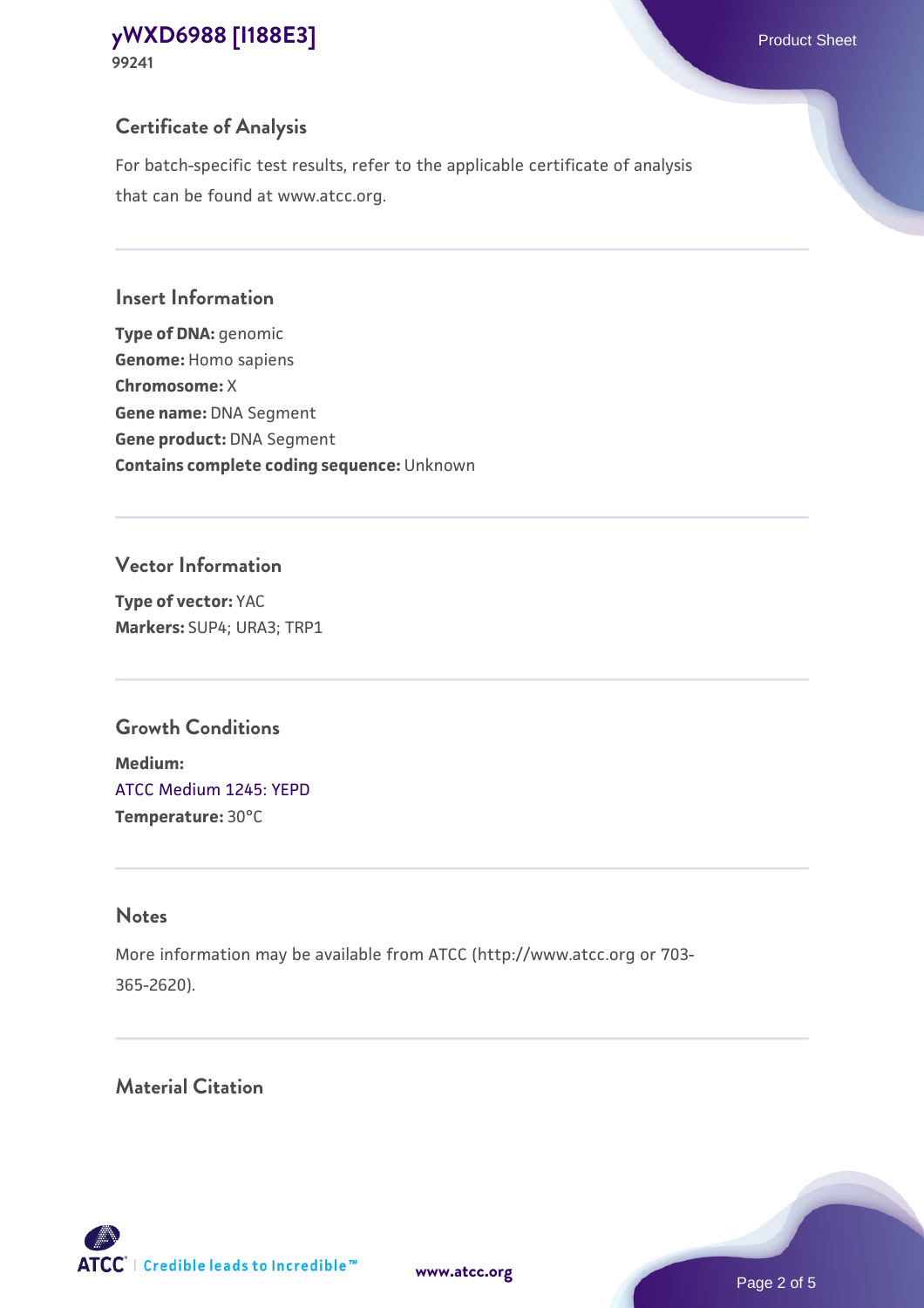If use of this material results in a scientific publication, please cite the material in the following manner: yWXD6988 [I188E3] (ATCC 99241)

### **References**

References and other information relating to this material are available at www.atcc.org.

### **Warranty**

The product is provided 'AS IS' and the viability of  $ATCC<sup>®</sup>$  products is warranted for 30 days from the date of shipment, provided that the customer has stored and handled the product according to the information included on the product information sheet, website, and Certificate of Analysis. For living cultures, ATCC lists the media formulation and reagents that have been found to be effective for the product. While other unspecified media and reagents may also produce satisfactory results, a change in the ATCC and/or depositor-recommended protocols may affect the recovery, growth, and/or function of the product. If an alternative medium formulation or reagent is used, the ATCC warranty for viability is no longer valid. Except as expressly set forth herein, no other warranties of any kind are provided, express or implied, including, but not limited to, any implied warranties of merchantability, fitness for a particular purpose, manufacture according to cGMP standards, typicality, safety, accuracy, and/or noninfringement.

#### **Disclaimers**

This product is intended for laboratory research use only. It is not intended for any animal or human therapeutic use, any human or animal consumption,



**[www.atcc.org](http://www.atcc.org)**

Page 3 of 5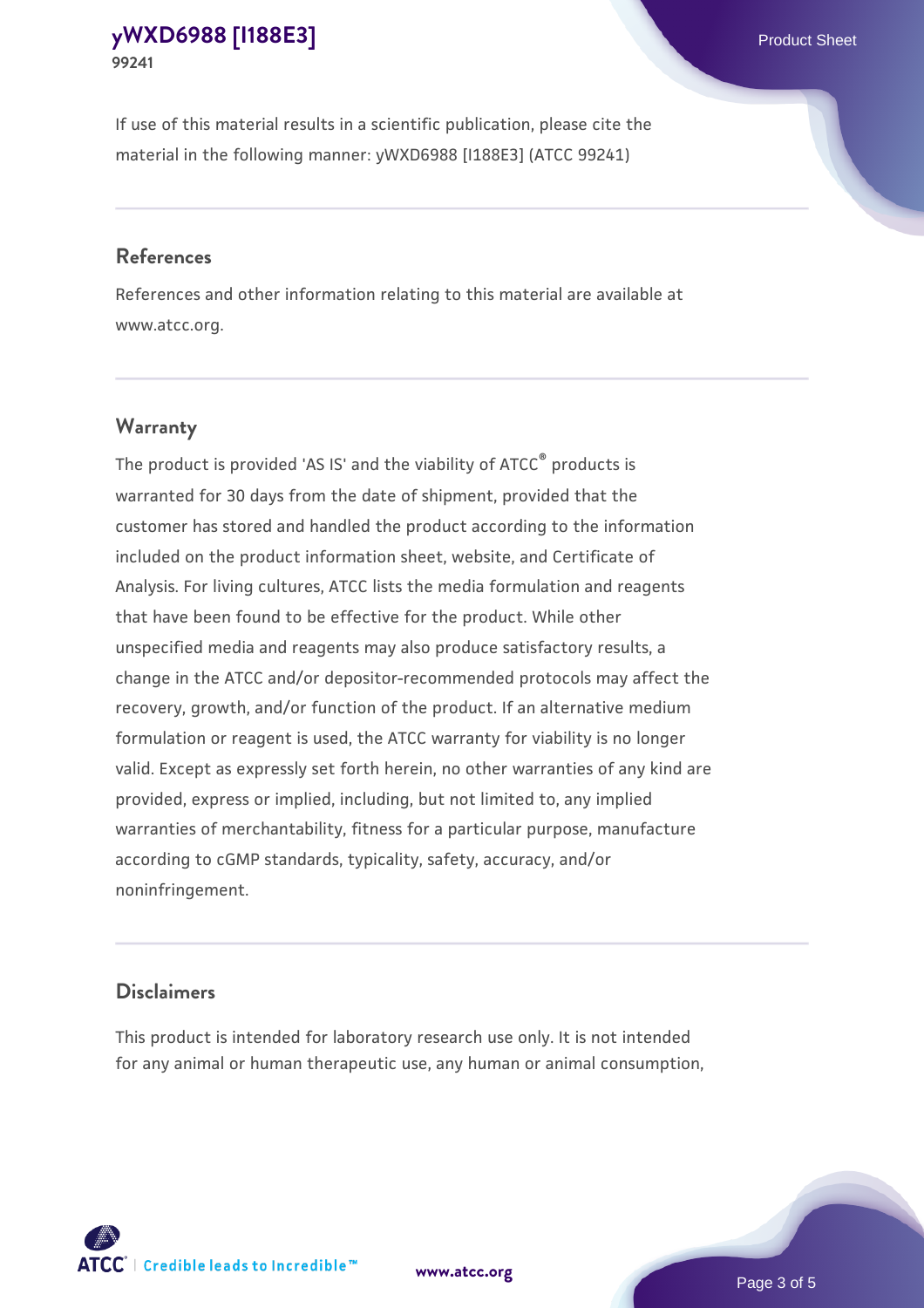or any diagnostic use. Any proposed commercial use is prohibited without a license from ATCC.

While ATCC uses reasonable efforts to include accurate and up-to-date information on this product sheet, ATCC makes no warranties or representations as to its accuracy. Citations from scientific literature and patents are provided for informational purposes only. ATCC does not warrant that such information has been confirmed to be accurate or complete and the customer bears the sole responsibility of confirming the accuracy and completeness of any such information.

This product is sent on the condition that the customer is responsible for and assumes all risk and responsibility in connection with the receipt, handling, storage, disposal, and use of the ATCC product including without limitation taking all appropriate safety and handling precautions to minimize health or environmental risk. As a condition of receiving the material, the customer agrees that any activity undertaken with the ATCC product and any progeny or modifications will be conducted in compliance with all applicable laws, regulations, and guidelines. This product is provided 'AS IS' with no representations or warranties whatsoever except as expressly set forth herein and in no event shall ATCC, its parents, subsidiaries, directors, officers, agents, employees, assigns, successors, and affiliates be liable for indirect, special, incidental, or consequential damages of any kind in connection with or arising out of the customer's use of the product. While reasonable effort is made to ensure authenticity and reliability of materials on deposit, ATCC is not liable for damages arising from the misidentification or misrepresentation of such materials.

Please see the material transfer agreement (MTA) for further details regarding the use of this product. The MTA is available at www.atcc.org.

### **Copyright and Trademark Information**

© ATCC 2021. All rights reserved.

ATCC is a registered trademark of the American Type Culture Collection.



**[www.atcc.org](http://www.atcc.org)**